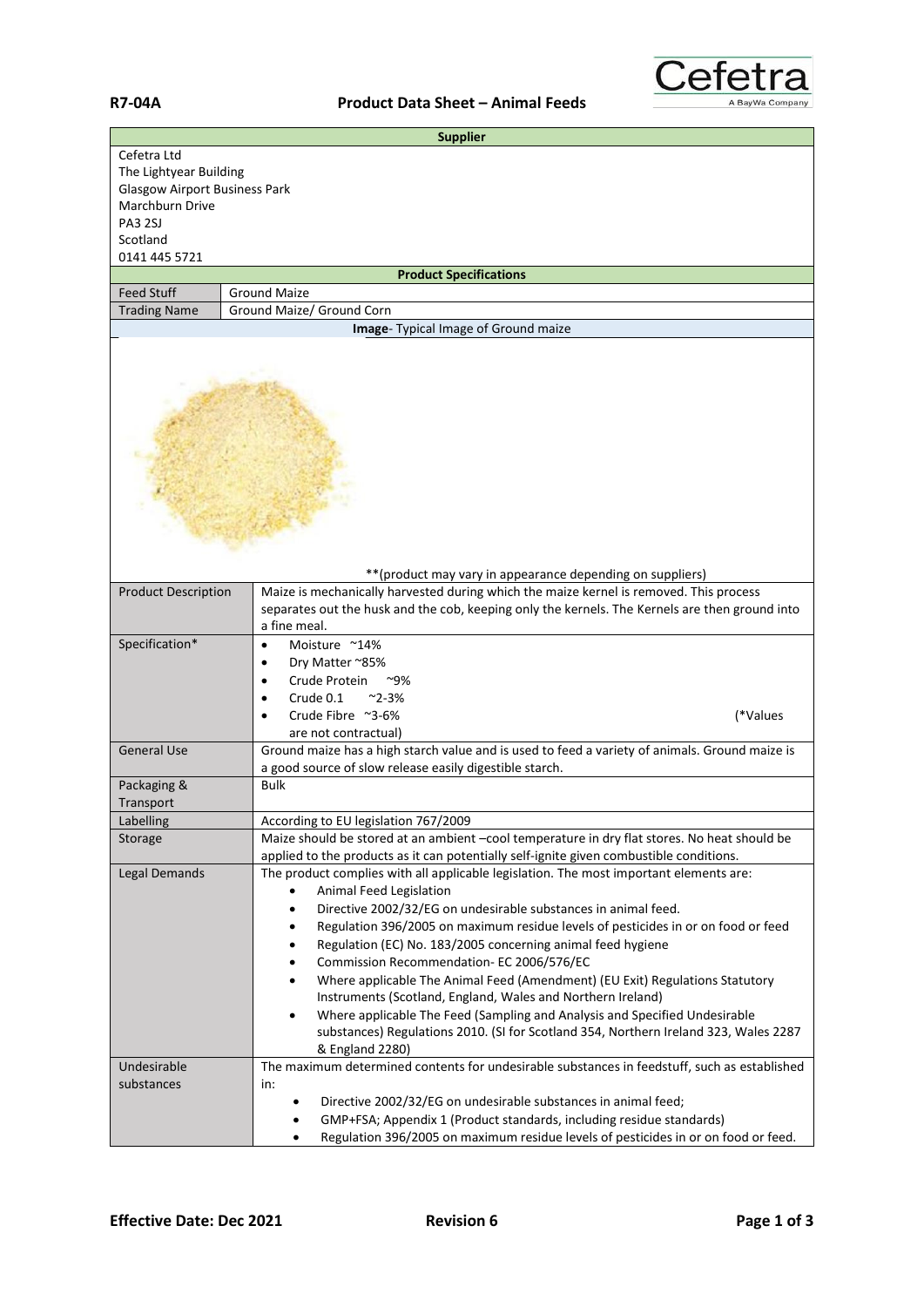| <b>R7-04A</b>                   | <b>Product Data Sheet - Animal Feeds</b><br>A BayWa Company                                                           |  |
|---------------------------------|-----------------------------------------------------------------------------------------------------------------------|--|
|                                 | CO2 is evolved as a result of the respiratory activity of the cargo. Because of the<br>$\bullet$                      |  |
|                                 | possible oxygen shortage, the hold must be ventilated and a gas measurement                                           |  |
|                                 | performed before access to the hold is permitted.                                                                     |  |
|                                 | <b>Specific analysis and standard tolerances</b>                                                                      |  |
| Salmonella                      | Absent in 25g                                                                                                         |  |
| Appearance                      | Yellow/orange ground meal.                                                                                            |  |
| Country of origin               | EU, Ukrainian & Black sea origin.                                                                                     |  |
| <b>Health Information</b>       |                                                                                                                       |  |
| Inhalation                      | When handled, maize meal can give off dust. Prolonged inhalation of excessive amounts of                              |  |
|                                 | nuisance dusts may affect respiratory system. Prolonged or repeated exposure may result in                            |  |
|                                 | lung damage.                                                                                                          |  |
| Ingestion                       | No known hazards.                                                                                                     |  |
| Eye Contact                     | Exposure may cause slight irritation.                                                                                 |  |
| <b>Skin Contact</b>             | Dust can cause irritation or sensitivity to skin.                                                                     |  |
| Toxicological                   | Non-toxic product.                                                                                                    |  |
| Information                     |                                                                                                                       |  |
| Occupational                    | Not Set.                                                                                                              |  |
| exposure limits                 |                                                                                                                       |  |
|                                 | <b>Emergency first aid procedures</b>                                                                                 |  |
| Ingestion                       | Do not induce vomiting. Give person water to drink. If gastro-intestinal symptoms develop                             |  |
|                                 | seek medical help.                                                                                                    |  |
| Eye Contact                     | In the event of eye contact irrigate with water for at least 15 minutes. Exposure may result in                       |  |
|                                 | mild irritation. Seek medical attention if irritation Occurs.                                                         |  |
| <b>Skin Contact</b>             | Wash effected area with soap and water. Seek medical attention if irritation develops.                                |  |
| Inhalation                      | Remove person to fresh air. Seek medical attention if symptoms develop.                                               |  |
|                                 | <b>Physical properties</b>                                                                                            |  |
| Physical state                  | Solid                                                                                                                 |  |
| Appearance                      | Yellow/Orange ground meal                                                                                             |  |
| Odour                           | Maize has a slight, pleasant odour. Excessive moist maize has a sour odour.                                           |  |
| <b>Flammability limits</b>      | Catches fire briefly and extinguishes rapidly.                                                                        |  |
|                                 | <b>Fire &amp; Explosion hazard</b>                                                                                    |  |
| Flash point                     | $>60^{\circ}$ C                                                                                                       |  |
| Flammability                    | Due to its oil content and fine particle size ground maize, especially freshly harvested maize,                       |  |
|                                 | has a strong tendency to become rancid and undergo self-heating creating a higher risk of self-                       |  |
|                                 | combustion. If the temperatures measured at the cargo rise to > 40°C, action must immediately                         |  |
|                                 | be taken to reduce the temperature. If the temperatures exceed 60°C, an increased risk of fire                        |  |
|                                 | must be assumed, and appropriate action taken. Damage caused by self-heating results in                               |  |
|                                 | considerable depreciation                                                                                             |  |
| Extinguishing media             | Carbon dioxide or foam                                                                                                |  |
|                                 | Special firefighting procedures & precautions                                                                         |  |
|                                 | Combustible when subjected to heat. Suitable extinguishing agents are dry agent, carbon dioxide and water spray. Fire |  |
|                                 | fighters should use self-contained breathing apparatus to avoid exposure to smoke and fumes.                          |  |
|                                 |                                                                                                                       |  |
|                                 | Adequate extraction facilities should be provided in all areas subject to dust.                                       |  |
|                                 | <b>Reactivity</b>                                                                                                     |  |
| Stability                       | Stable                                                                                                                |  |
| Hazardous                       | Will not occur.                                                                                                       |  |
| Polymerization                  |                                                                                                                       |  |
| Material to avoid               | Moisture- Care should be taken to ensure that the surfaces are not cooled too much, to avoid                          |  |
|                                 | the formation of damp boundary layers beneath the cargo surface.                                                      |  |
| Hazardous                       | Combustion produces CO <sup>2</sup> , CO & thick smoke.                                                               |  |
| decomposition                   |                                                                                                                       |  |
| products                        |                                                                                                                       |  |
|                                 | Personal protection / Exposure control                                                                                |  |
| Respiratory                     | Always ensure the work area has adequate ventilation. In case of dust formation, wear                                 |  |
| Protection                      | appropriate respiratory protective equipment determined and fitted by an expert.                                      |  |
| Skin protection                 | Gloves and overalls should be worn when handling.                                                                     |  |
| <b>Eye Protection</b>           | Always wear approved safety glasses when working. Full face protective shields can be worn to                         |  |
|                                 | avoid contact with face. Wash stations should be provided.                                                            |  |
| Footwear                        | Appropriate footwear as specified by workplace requirements.                                                          |  |
| <b>Environmental Protection</b> |                                                                                                                       |  |

Cefetra